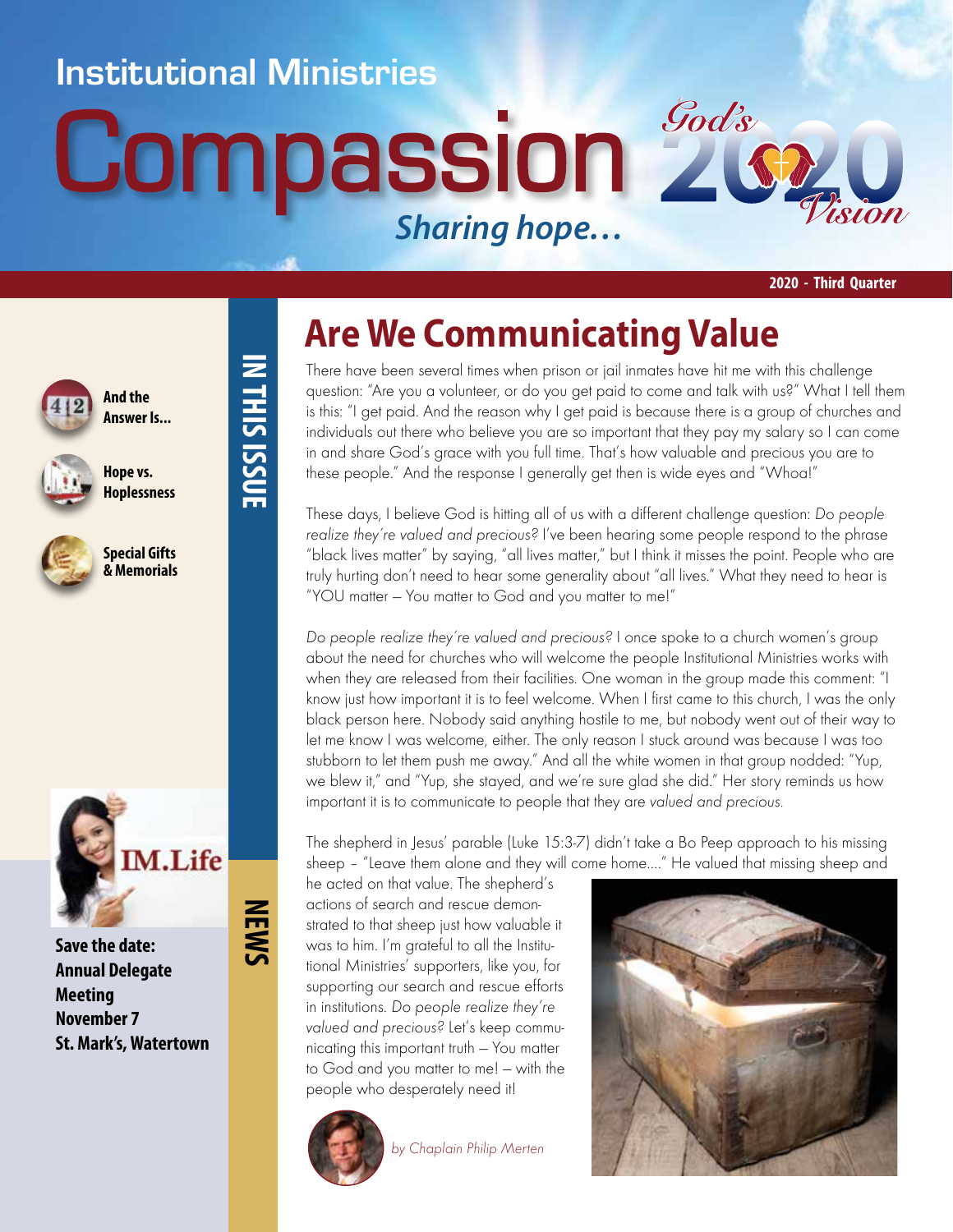## **And the Answer Is…**

When he graduated from high school, Aaron enlisted in the United States Marine Corps. After serving four years, he decided to leave the Corps and was honorably discharged. As Aaron told me, leaving the Corps was a mistake, a BIG mistake!

Once back in civilian life, Aaron began to make bad choices. One bad choice led to another, and they were fueled by the abuse of alcohol and drugs. It all came to a screeching halt with his arrest, conviction on numerous felony charges, and a sentence of twenty-five years in prison.

I first met Aaron early in 2006. He told me that he had grown up Lutheran but that he stopped going to church before he was confirmed. Each time we met, Aaron had lots of questions for me, very specific questions, questions which I answered from the Word of God.

One day, as we began our visit, Aaron seemed a little more troubled than usual. He thanked me for answering all his many questions and then wondered out loud if there was an answer for every question he had. When I said, "Yes, 42," his expression changed dramatically. I could see his surprise as he asked me if I had read The Hitchhiker's Guide to the Galaxy. I told Aaron that I had, and I quickly added that Douglas Adams (the book's author) was, of course, all wrong. The only true and reliable answer to "the ultimate question of life, the universe and everything" (the question given to a supercomputer to solve in Adam's book) is actually God's Word and the good news about our Savior Jesus.

A week later, Aaron and I began an intense study of the most important teachings of God's Word. Since that day, it has been my joy to "watch" as Aaron grows "in the grace and knowledge of our Lord and Savior Jesus Christ" (2 Peter 3:18 – EHV). Through the Holy Spirit's work, Aaron and I now share the same faith, as we look forward to life everlasting in heaven.



by Chaplain Charles Iles

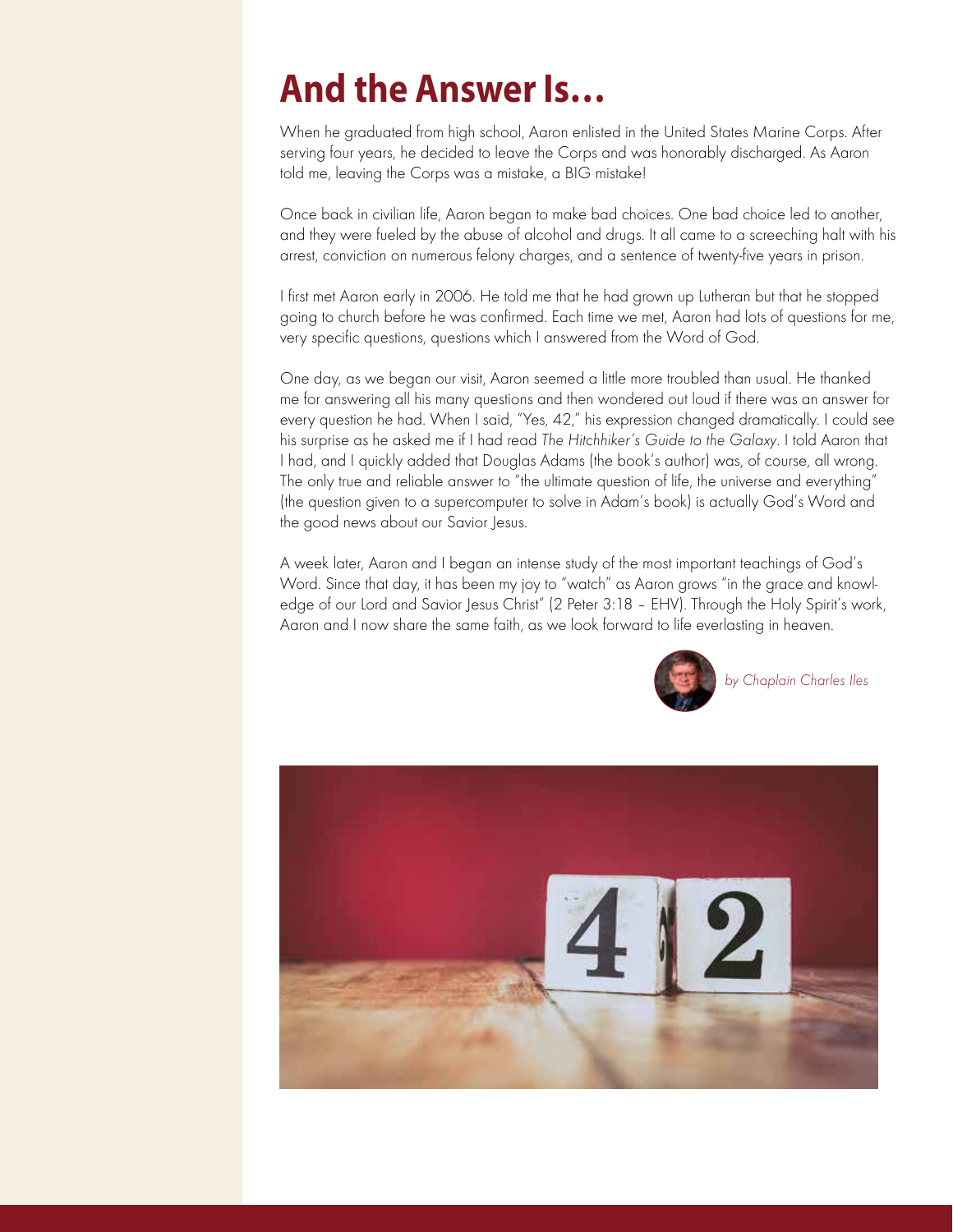

## **Hope vs. Hoplessness**

Remember that at that time you were separate from Christ… without hope and without God in the world. But now in Christ Jesus, you who once were far away have been brought near by the blood of Christ. For he himself is our peace (Eph. 2:12-14).

There are two kinds of hope. There is spiritual hope and earthly hope. For Christians, spiritual hope is based upon Jesus' saving death and resurrection. It keeps us going in times of crises. Even death cannot rob us of spiritual hope. On the other hand, earthly hope can suddenly disappear and leave us feeling helpless and confused about the value of life, itself.

Eugene was a troubled high schooler. When his girlfriend ended their relationship, Eugene spiraled downward into earthly hopelessness and decided to kill himself. While attempting to hang himself, Eugene changed his mind and tried to stop the process. Unfortunately, he couldn't get the rope off his neck. He tried calling his sister with his cell phone, but she didn't answer. Next, he called his ex-girlfriend and told her what was happening. The ex-girlfriend called his sister. The sister called 911 and ran into the garage to help. Eugene was still alive when he was taken to the hospital. Tragically, Eugene's life could not be saved. I did not know if Eugene had any Christian faith or hope, so all I could do was point his family to Jesus for spiritual guidance and renewal.

Carl was a farmer, active in his Lutheran church but lost his earthly hope. He took a shotgun, put it to his mouth, and pulled the trigger. Thankfully, his aim was off, but he did terrible damage to the left side of his face. He spent weeks in the hospital. Through my chaplain visits, the Lord renewed Carl's spiritual and earthly hope. He went home to restart his life with Jesus' comforting strength.

The Lord calls all of us to carry each other's burdens (Galatians 6:2). For people struggling with thoughts of suicide, that may mean asking the difficult question: "Are you thinking of killing yourself?" We can persuade that person to get help. We can refer that person to the needed help. Saying, "I want you to live!" offers them earthly hope. Saying, "Jesus loves all sinners, including you!" offers spiritual hope.

May our Lord Jesus Christ himself and God our Father, who loved us and, by his grace, gave us eternal encouragement and good hope, encourage your hearts and strengthen you in every good deed and word. (2Thess 2:16-17)



*"The Lord calls all of us to carry each other's burdens"*